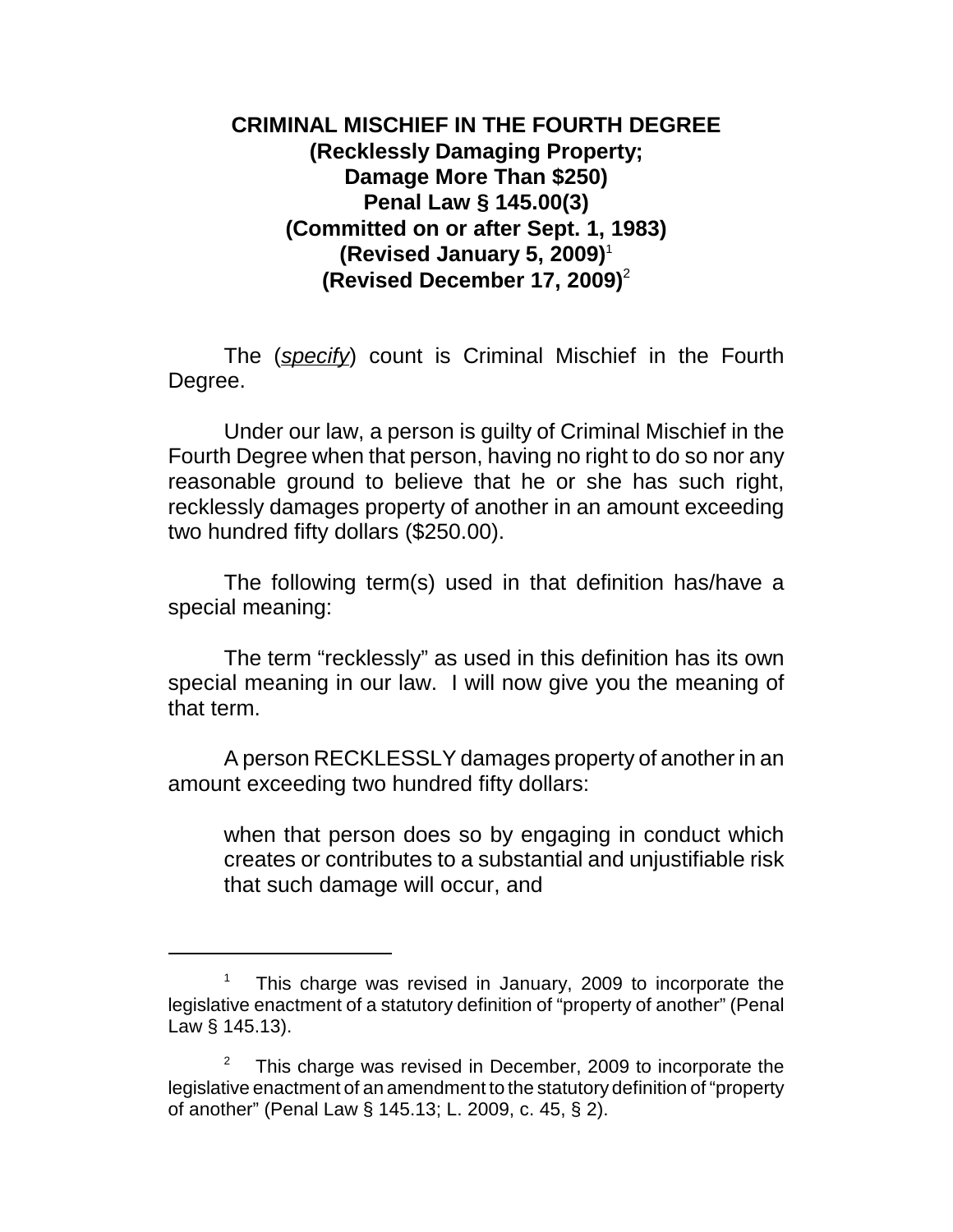when he or she is aware of and consciously disregards that risk, and

when the risk is of such nature and degree that disregarding it constitutes a gross deviation from the standard of conduct that a reasonable person would observe in the situation. $3$ 

## *[NOTE: Add if appropriate:*

A person who creates such a risk but is unaware of it solely by reason of his or her voluntary intoxication also acts recklessly.<sup>4</sup>]

[PROPERTY OF ANOTHER includes all property in which another person has an ownership interest, whether or not a person who damages the property, or any other person, may also have an interest in the property.]  $5$ 

The amount of damage to property is determined by the cost of repair or the replacement of the property, whichever is  $less.$ <sup>6</sup>

In order for you to find the defendant guilty of this crime, the People are required to prove, from all of the evidence in the case beyond a reasonable doubt, each of the following three elements:

1. That on or about *(date)* , in the county of *(county)*, the defendant, *(defendant's name)* , damaged property of

 $4$  Penal Law § 145.13.

 $5$  Penal Law § 145.13. The modifying word "such" contained in the statute has been replaced here with "the" for clarity.

<sup>6</sup> *See People v. Woodard*, 148 A.D.2d 997 (4th Dept. 1989); *People v. Gina*, 137 A.D.2d 555 (2nd Dept. 1988); *People v. Simpson*, 132 A.D.2d 894 (3rd Dept. 1987).

<sup>2</sup>*See* Penal Law 15.05(3); *People v. Boutin*, 75 NY2d 692, 696 (1990).

<sup>3</sup>  *See* Penal Law § 15.05(3).